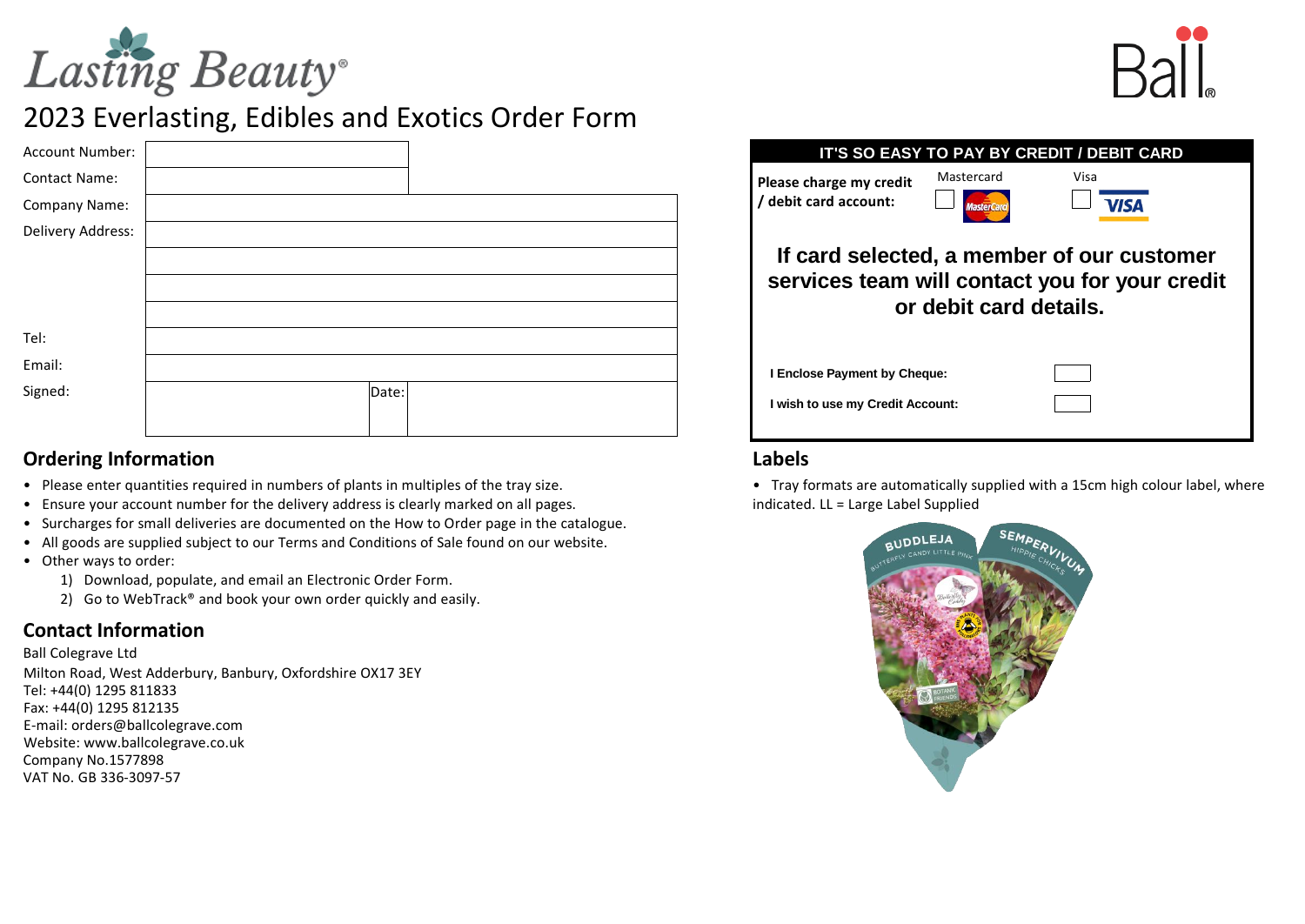| <b>Abelia</b>                                                                                                                                                  | Product Form                                                 | Weeks Available:<br>Eaches | $\overline{7}$ | 9 | 11 | 13                                          | 15 | 18                          | 20                          | 24 | 36 | Label     |
|----------------------------------------------------------------------------------------------------------------------------------------------------------------|--------------------------------------------------------------|----------------------------|----------------|---|----|---------------------------------------------|----|-----------------------------|-----------------------------|----|----|-----------|
| Kaleidoscope                                                                                                                                                   | Ball 18                                                      | 18                         |                |   |    |                                             |    |                             |                             |    |    | LL.       |
| <b>Tricolor Charm</b>                                                                                                                                          | Ball 18                                                      | 18                         |                |   |    |                                             |    |                             |                             |    |    | LL.       |
| <b>Acer</b>                                                                                                                                                    | Product Form                                                 | Weeks Available.<br>Eaches | $\overline{7}$ | 9 | 11 | 13                                          | 15 | 18                          | 20                          | 24 | 36 | Label     |
| <b>Atropurpureum</b>                                                                                                                                           | Ball 18                                                      | 18                         |                |   |    |                                             |    |                             |                             |    |    | LL.       |
| <b>Emerald Lace</b>                                                                                                                                            | Ball 18                                                      | 18                         |                |   |    |                                             |    |                             |                             |    |    | LL.       |
| Katsura                                                                                                                                                        | Ball 18                                                      | 18                         |                |   |    |                                             |    |                             |                             |    |    | LL.       |
| <b>Azalea</b>                                                                                                                                                  | Product Form                                                 | Weeks Available:<br>Eaches | $\overline{7}$ | 9 | 11 | 13                                          | 15 | 18                          | 20                          | 24 | 36 | Label     |
| <b>Encore Autumn Fire</b>                                                                                                                                      | Ball 18                                                      | 18                         |                |   |    |                                             |    |                             |                             |    |    | LL.       |
| <b>Encore Autumn Starburst</b>                                                                                                                                 | Ball 18                                                      | 18                         |                |   |    |                                             |    |                             |                             |    |    | LL.       |
| <b>Encore Autumn Sunburst</b>                                                                                                                                  | Ball 18                                                      | 18                         |                |   |    |                                             |    |                             |                             |    |    | L         |
| <b>Encore Pure White</b>                                                                                                                                       | Ball 18                                                      | 18                         |                |   |    |                                             |    |                             |                             |    |    | LL.       |
| A special branded Azalea Encore marketing pot is required for orders over 500 units per variety, ask your account manager for more details.<br><b>Berberis</b> | Product Form                                                 | Weeks Available:<br>Eaches | $\overline{7}$ | 9 | 11 | 13                                          | 15 | 18                          | 20                          | 24 | 36 | Label     |
| <b>Chiquita</b>                                                                                                                                                | Ball 18                                                      | 18                         |                |   |    |                                             |    |                             |                             |    |    | LL.       |
| <b>Chocolate Summer</b>                                                                                                                                        | Ball 18                                                      | 18                         |                |   |    |                                             |    |                             |                             |    |    | LL.       |
| <b>Florence</b>                                                                                                                                                | Ball 18                                                      | 18                         |                |   |    |                                             |    |                             |                             |    |    | <b>LL</b> |
| <b>Orange Ice</b>                                                                                                                                              | Ball 18                                                      | 18                         |                |   |    |                                             |    |                             |                             |    |    | L         |
| Venice                                                                                                                                                         | Ball 18                                                      | 18                         |                |   |    |                                             |    |                             |                             |    |    | LL.       |
| <b>Buddleja</b>                                                                                                                                                | Product Form                                                 | Weeks Available.<br>Eaches | $\overline{7}$ | 9 | 11 | 13                                          | 15 | 18                          | 20                          | 24 | 36 | Label     |
| <b>Butterfly Candy Lila Sweetheart</b>                                                                                                                         | Ball 18                                                      | 18                         |                |   |    |                                             |    |                             |                             |    |    | LL.       |
| <b>Butterfly Candy Lila Sweetheart</b>                                                                                                                         | Ball 84                                                      | 84                         |                |   |    |                                             |    |                             |                             |    |    | <b>LL</b> |
| <b>Butterfly Candy Little Lila</b>                                                                                                                             | Ball 18                                                      | 18                         |                |   |    |                                             |    |                             |                             |    |    | LL        |
| <b>Butterfly Candy Little Lila</b>                                                                                                                             | Ball 84                                                      | 84                         |                |   |    |                                             |    |                             |                             |    |    | L         |
| <b>Butterfly Candy Little Pink</b>                                                                                                                             | Ball 18                                                      | 18                         |                |   |    |                                             |    |                             |                             |    |    | LL.       |
| <b>Butterfly Candy Little Pink</b>                                                                                                                             | Ball 84                                                      | 84                         |                |   |    |                                             |    |                             |                             |    |    | LL        |
| <b>Butterfly Candy Little Purple</b>                                                                                                                           | Ball 18                                                      | 18                         |                |   |    |                                             |    |                             |                             |    |    | <b>LL</b> |
| <b>Butterfly Candy Little Purple</b>                                                                                                                           | Ball 84                                                      | 84                         |                |   |    |                                             |    |                             |                             |    |    | L         |
| <b>Butterfly Candy Little Ruby</b>                                                                                                                             | Ball 18                                                      | 18                         |                |   |    |                                             |    |                             |                             |    |    | <b>LL</b> |
| <b>Butterfly Candy Little Ruby</b>                                                                                                                             | Ball 84                                                      | 84                         |                |   |    |                                             |    |                             |                             |    |    | LL.       |
| <b>Butterfly Candy Little White</b>                                                                                                                            | Ball 18                                                      | 18                         |                |   |    |                                             |    |                             |                             |    |    | <b>LL</b> |
| <b>Butterfly Candy Little White</b>                                                                                                                            | Ball 84                                                      | 84                         |                |   |    |                                             |    |                             |                             |    |    | <b>LL</b> |
| <b>Grand Cascade</b>                                                                                                                                           | Ball 40                                                      | 40                         |                |   |    |                                             |    |                             |                             |    |    | LL.       |
| Humdinger Lavender Cupcake                                                                                                                                     | Ball 40                                                      | 40                         |                |   |    |                                             |    |                             |                             |    |    | LL.       |
| Monarch Blue Knight                                                                                                                                            | Ball 40                                                      | 40                         |                |   |    |                                             |    |                             |                             |    |    | LL.       |
| Page 1 of 11                                                                                                                                                   | Please enter all quantities in eaches eg 168 for 2 x Ball 84 |                            |                |   |    | New Products are highlighted in bold italic |    | Large Label Supplied<br>LL. | = Delivery Week unavailable |    |    | 2023      |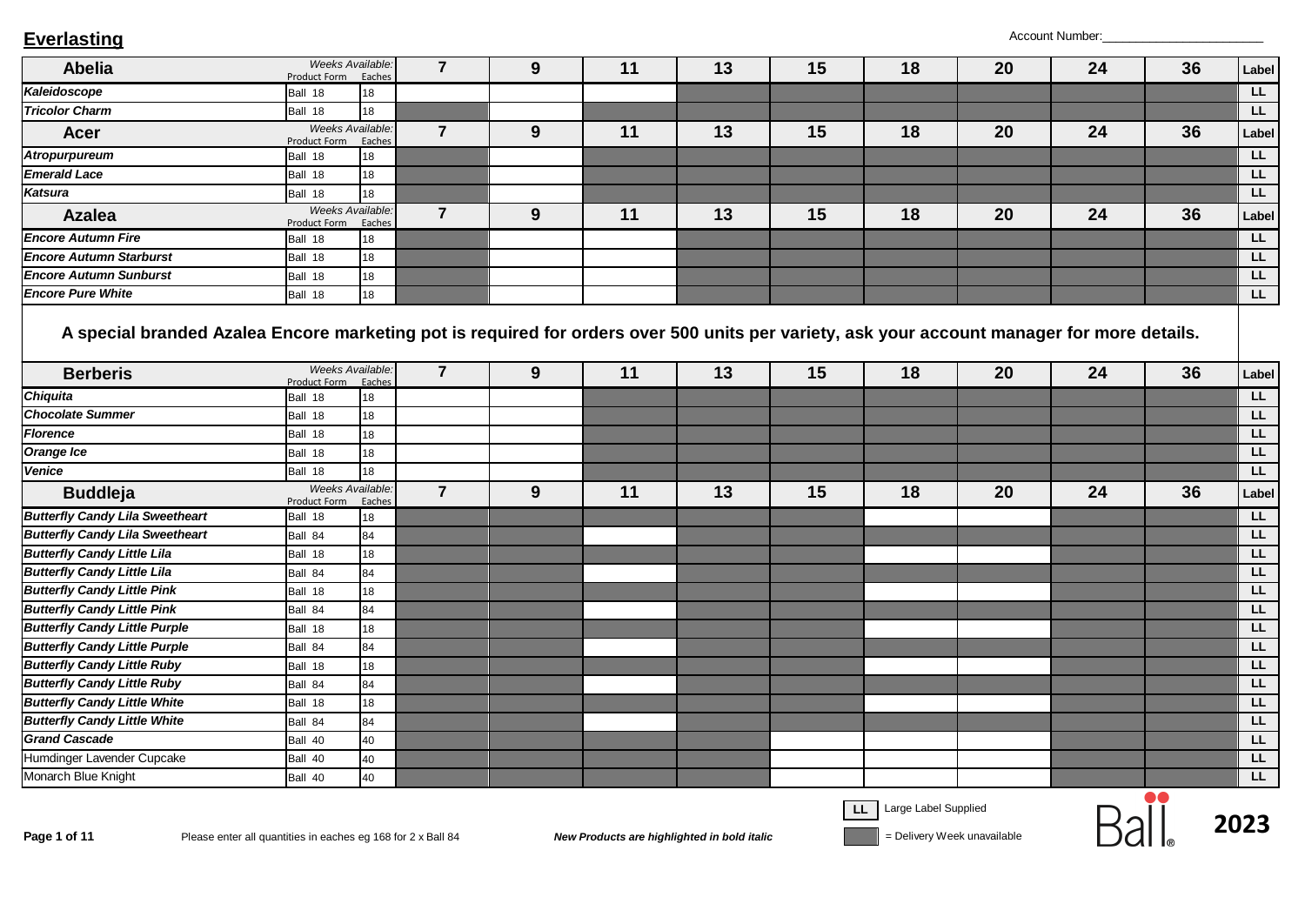| <b>Buddleja</b>                          | Weeks Available:<br>Product Form       | Eaches | $\overline{7}$ | $9$ | 11 | 13 | 15 | 18 | 20 | 24 | 36 | Label          |
|------------------------------------------|----------------------------------------|--------|----------------|-----|----|----|----|----|----|----|----|----------------|
| Monarch Prince Charming                  | Ball 40                                | 40     |                |     |    |    |    |    |    |    |    | LL.            |
| <b>Monarch Princess Pink</b>             | Ball 40                                | 40     |                |     |    |    |    |    |    |    |    | <b>LL</b>      |
| Monarch Queen of Hearts                  | Ball 40                                | 40     |                |     |    |    |    |    |    |    |    | <b>LL</b>      |
| Pink Cascade                             | Ball 40                                | 40     |                |     |    |    |    |    |    |    |    | LL.            |
| <b>Violet Cascade</b>                    | Ball 40                                | 40     |                |     |    |    |    |    |    |    |    | LL.            |
| <b>Callicarpa</b>                        | Weeks Available.<br>Product Form       | Eaches | $\overline{7}$ | 9   | 11 | 13 | 15 | 18 | 20 | 24 | 36 | Label          |
| <b>Magical Deep Purple</b>               | Ball 18                                | 18     |                |     |    |    |    |    |    |    |    | L              |
| <b>Magical Purple Giant</b>              | Ball 18                                | 18     |                |     |    |    |    |    |    |    |    | LL.            |
| <b>Magical Snow Queen</b>                | Ball 18                                | 18     |                |     |    |    |    |    |    |    |    | LL.            |
| <b>Profusion</b>                         | Ball 18                                | 18     |                |     |    |    |    |    |    |    |    | L              |
| <b>Callistemon</b>                       | <b>Weeks Available</b><br>Product Form | Eaches | $\overline{7}$ | 9   | 11 | 13 | 15 | 18 | 20 | 24 | 36 | Label          |
| Honeypot                                 | Ball 18                                | 18     |                |     |    |    |    |    |    |    |    | LL             |
| <b>Caryopteris</b>                       | <b>Weeks Available</b><br>Product Form | Eaches | $\overline{7}$ | 9   | 11 | 13 | 15 | 18 | 20 | 24 | 36 | Label          |
| <b>Gold Crest</b>                        | Ball 40                                | 40     |                |     |    |    |    |    |    |    |    | L              |
| <b>Gold Crest</b>                        | LEG128-126                             | 126    |                |     |    |    |    |    |    |    |    | LL.            |
| <b>Ceanothus</b>                         | <b>Weeks Available</b><br>Product Form | Eaches | $\overline{7}$ | 9   | 11 | 13 | 15 | 18 | 20 | 24 | 36 | Label          |
| <b>Blue Sapphire</b>                     | Ball 18                                | 18     |                |     |    |    |    |    |    |    |    | $\overline{L}$ |
| Concha                                   | Ball 18                                | 18     |                |     |    |    |    |    |    |    |    | L              |
| <b>Skylark</b>                           | Ball 18                                | 18     |                |     |    |    |    |    |    |    |    | L              |
| Ceratostigma                             | Weeks Available.<br>Product Form       | Eaches | $\overline{7}$ | 9   | 11 | 13 | 15 | 18 | 20 | 24 | 36 | Label          |
| <b>Gentian Blue</b>                      | LEG128-126                             | 126    |                |     |    |    |    |    |    |    |    | L              |
| Choisya                                  | Weeks Available.<br>Product Form       | Eaches | $\overline{7}$ | 9   | 11 | 13 | 15 | 18 | 20 | 24 | 36 | Label          |
| <b>Green Fingers</b>                     | Ball 18                                | 18     |                |     |    |    |    |    |    |    |    | E              |
| <b>Little Bee</b>                        | Ball 18                                | 18     |                |     |    |    |    |    |    |    |    | L              |
| <b>Scented Gem</b>                       | Ball 18                                | 18     |                |     |    |    |    |    |    |    |    | LL             |
| <b>Sundance</b>                          | Ball 18                                | 18     |                |     |    |    |    |    |    |    |    | E              |
| <b>White Dazzler</b>                     | Ball 18                                | 18     |                |     |    |    |    |    |    |    |    | L              |
| <b>Cistus</b>                            | <b>Weeks Available</b><br>Product Form | Eaches | $\overline{7}$ | 9   | 11 | 13 | 15 | 18 | 20 | 24 | 36 | Label          |
| <b>Thrive</b>                            | Ball 18                                | 18     |                |     |    |    |    |    |    |    |    | L              |
| <b>Clematis</b>                          | <b>Weeks Available</b><br>Product Form | Eaches | $\overline{7}$ | 9   | 11 | 13 | 15 | 18 | 20 | 24 | 36 | Label          |
| Bernadine™ Boulevard® Evipo061 N         | Ball 15                                | 15     |                |     |    |    |    |    |    |    |    | L              |
| Ninon <sup>™</sup> Boulevard® Evipo052 N | Ball 15                                | 15     |                |     |    |    |    |    |    |    |    | LL.            |
| Nubia™ Boulevard® Evipo079 N             | Ball 15                                | 15     |                |     |    |    |    |    |    |    |    | <b>LL</b>      |
| Olympia™ Boulevard® Evipo099 N           | Ball 15                                | 15     |                |     |    |    |    |    |    |    |    | LL.            |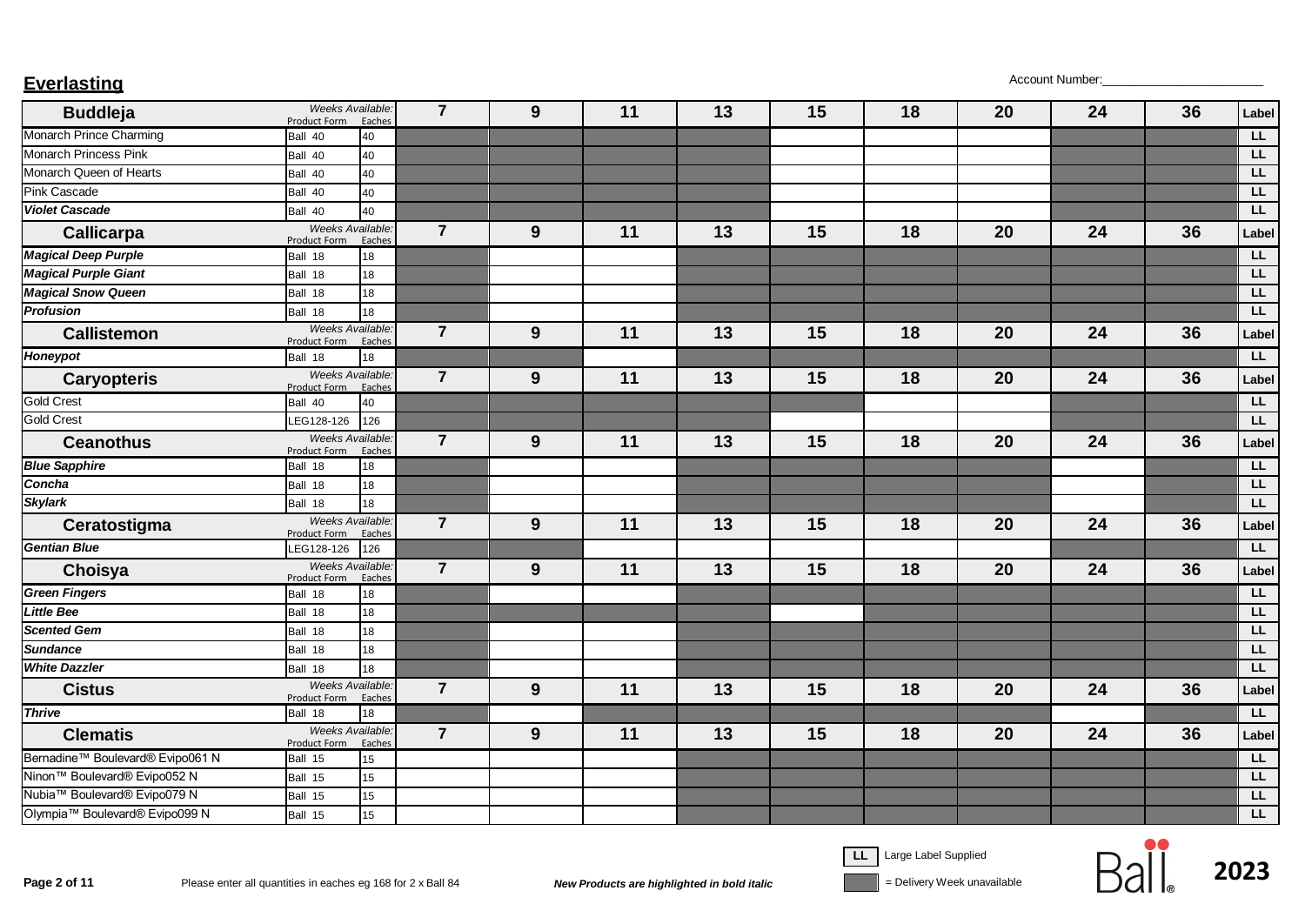| <b>Clematis</b>                                 | Weeks Available.<br>Product Form | Eaches           | $\overline{7}$ | 9 | 11 | 13 | 15 | 18 | 20 | 24 | 36 | Label                   |
|-------------------------------------------------|----------------------------------|------------------|----------------|---|----|----|----|----|----|----|----|-------------------------|
| Pompeii™ Boulevard® Evipo116 N                  | Ball 15                          | 15 <sup>15</sup> |                |   |    |    |    |    |    |    |    | E                       |
| Samaritan Jo <sup>™</sup> Boulevard® Evipo075 N | Ball 15                          | 15               |                |   |    |    |    |    |    |    |    | LL                      |
| Triomphe™ Boulevard® Evipo117 N                 | Ball 15                          | 15               |                |   |    |    |    |    |    |    |    | LL                      |
| <b>Collection Arabella</b>                      | Ball 28                          | 28               |                |   |    |    |    |    |    |    |    | LL                      |
| <b>Collection Destiny</b>                       | Ball 28                          | 28               |                |   |    |    |    |    |    |    |    | LL                      |
| <b>Collection Doctor Ruppel</b>                 | Ball 28                          | 28               |                |   |    |    |    |    |    |    |    | LL                      |
| <b>Collection Elizabeth</b>                     | Ball 28                          | 28               |                |   |    |    |    |    |    |    |    | LL                      |
| <b>Collection Grandiflora</b>                   | Ball 28                          | 28               |                |   |    |    |    |    |    |    |    | E                       |
| <b>Collection Mrs. Cholmondeley</b>             | Ball 28                          | 28               |                |   |    |    |    |    |    |    |    | EL                      |
| <b>Collection Nelly Moser</b>                   | Ball 28                          | 28               |                |   |    |    |    |    |    |    |    | LL                      |
| <b>Collection Niobe</b>                         | Ball 28                          | 28               |                |   |    |    |    |    |    |    |    | LL                      |
| <b>Collection Omoshiro</b>                      | Ball 28                          | 28               |                |   |    |    |    |    |    |    |    | EL                      |
| <b>Collection Sieboldii</b>                     | Ball 28                          | 28               |                |   |    |    |    |    |    |    |    | LL                      |
| Hisako <sup>™</sup> Garland® Evipo087 N         | Ball 15                          | 15               |                |   |    |    |    |    |    |    |    | LL                      |
| Masa™ Garland® Evipo089 N                       | Ball 15                          | 15 <sup>15</sup> |                |   |    |    |    |    |    |    |    | LL                      |
| Tsukiko <sup>™</sup> Garland® Evipo110 N        | Ball 15                          | 15 <sup>15</sup> |                |   |    |    |    |    |    |    |    | LL                      |
| <b>Kokonoe</b>                                  | Ball 24                          | 24               |                |   |    |    |    |    |    |    |    | LL                      |
| <b>Little Lemons</b>                            | Ball 24                          | 24               |                |   |    |    |    |    |    |    |    | LL                      |
| <b>New Love</b>                                 | Ball 24                          | 24               |                |   |    |    |    |    |    |    |    | LL                      |
| <b>Taiga</b>                                    | Ball 24                          | 24               |                |   |    |    |    |    |    |    |    | LL.                     |
| <b>Convolvulus</b>                              | Weeks Available.<br>Product Form | Eaches           | $\overline{7}$ | 9 | 11 | 13 | 15 | 18 | 20 | 24 | 36 | Label                   |
| cneorum                                         | Ball 18                          | 18               |                |   |    |    |    |    |    |    |    | L                       |
| Coprosma                                        | Weeks Available<br>Product Form  | Eaches           | $\overline{7}$ | 9 | 11 | 13 | 15 | 18 | 20 | 24 | 36 | Label                   |
| <b>City Knights</b>                             | Ball 18                          | 18               |                |   |    |    |    |    |    |    |    | E                       |
| <b>Cocktail Midnight Martini</b>                | Ball 18                          | 18               |                |   |    |    |    |    |    |    |    | L                       |
| <b>Cocktail Pina Colada</b>                     | Ball 18                          | 18               |                |   |    |    |    |    |    |    |    | E                       |
| <b>Cocktail Tequila Sunrise</b>                 | Ball 18                          | 18               |                |   |    |    |    |    |    |    |    | E                       |
| <b>Eclipse</b>                                  | Ball 18                          | 18               |                |   |    |    |    |    |    |    |    | LL                      |
| <b>Cordyline</b>                                | Weeks Available.<br>Product Form | Eaches           | $\overline{7}$ | 9 | 11 | 13 | 15 | 18 | 20 | 24 | 36 | Label                   |
| australis                                       | Ball 18                          | 18               |                |   |    |    |    |    |    |    |    | E                       |
| <b>Charlie Boy</b>                              | Ball 18                          | 18               |                |   |    |    |    |    |    |    |    | LL                      |
| <b>Lime Passion</b>                             | Ball 18                          | 18               |                |   |    |    |    |    |    |    |    | LL                      |
| Little Red Star                                 | Ball 18                          | 18               |                |   |    |    |    |    |    |    |    | LL                      |
| <b>Red Star</b>                                 | Ball 18                          | 18               |                |   |    |    |    |    |    |    |    | LL                      |
| <b>Torbay Dazzler</b>                           | Ball 18                          | 18               |                |   |    |    |    |    |    |    |    | $\overline{\mathsf{L}}$ |

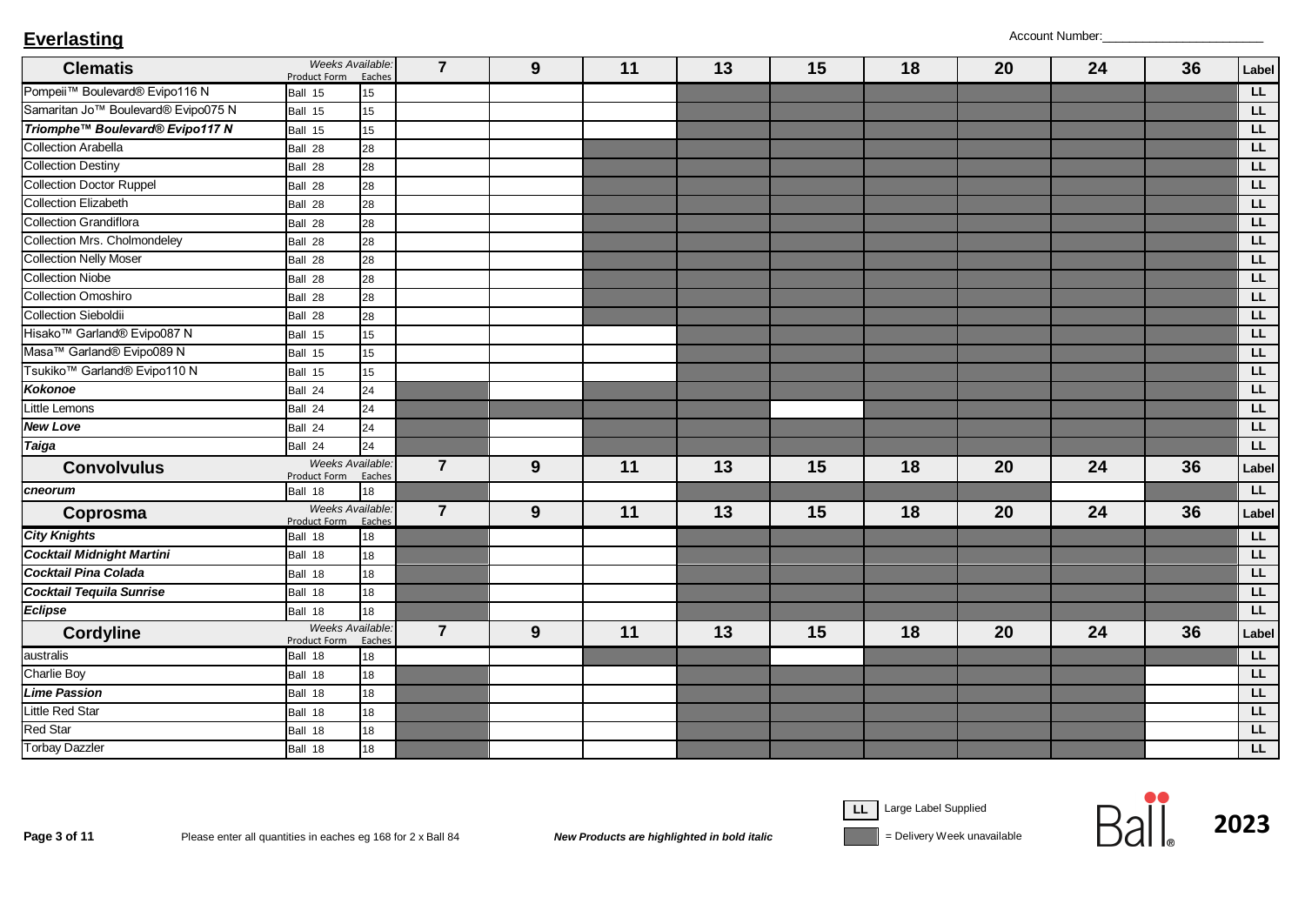| <b>Everlasting</b> | Account Number: |
|--------------------|-----------------|
|--------------------|-----------------|

| <b>Cornus</b>                 | Weeks Available:<br>Product Form Eaches |        | $\overline{7}$ | 9                | 11 | 13 | 15 | 18 | 20 | 24 | 36 | Label          |
|-------------------------------|-----------------------------------------|--------|----------------|------------------|----|----|----|----|----|----|----|----------------|
| <b>Anny's Winter Orange</b>   | Ball 18                                 | 18     |                |                  |    |    |    |    |    |    |    | LL.            |
| <b>Midwinter Fire</b>         | Ball 18                                 | 18     |                |                  |    |    |    |    |    |    |    | L              |
| <b>Cotinus</b>                | Weeks Available:<br>Product Form        | Eaches | $\overline{7}$ | 9                | 11 | 13 | 15 | 18 | 20 | 24 | 36 | Label          |
| <b>Golden Spirit</b>          | Ball 18                                 | 18     |                |                  |    |    |    |    |    |    |    | L              |
| <b>Daphne</b>                 | Weeks Available.<br>Product Form        | Eaches | $\overline{7}$ | $\boldsymbol{9}$ | 11 | 13 | 15 | 18 | 20 | 24 | 36 | Label          |
| Perfume Princess™             | Ball 24                                 | 24     |                |                  |    |    |    |    |    |    |    | L              |
| <b>Deutzia</b>                | Weeks Available:<br>Product Form        | Eaches | $\overline{7}$ | 9                | 11 | 13 | 15 | 18 | 20 | 24 | 36 | Label          |
| <b>Raspberry Sundae</b>       | Ball 18                                 | 18     |                |                  |    |    |    |    |    |    |    | L              |
| <b>Escallonia</b>             | Weeks Available:<br>Product Form        | Eaches | $\overline{7}$ | 9                | 11 | 13 | 15 | 18 | 20 | 24 | 36 | Label          |
| <b>Golden Carpet</b>          | Ball 18                                 | 18     |                |                  |    |    |    |    |    |    |    | LL.            |
| <b>Pink Elle</b>              | Ball 18                                 | 18     |                |                  |    |    |    |    |    |    |    | L              |
| <b>Euonymus</b>               | Weeks Available.<br>Product Form        | Eaches | $\overline{7}$ | 9                | 11 | 13 | 15 | 18 | 20 | 24 | 36 | Label          |
| <b>Emerald Gaiety</b>         | Ball 18                                 | 18     |                |                  |    |    |    |    |    |    |    | $\overline{L}$ |
| <b>Emerald 'n' Gold</b>       | Ball 18                                 | 18     |                |                  |    |    |    |    |    |    |    | L              |
| <b>Golden Quinten</b>         | Ball 18                                 | 18     |                |                  |    |    |    |    |    |    |    | L              |
| <b>Fatsia</b>                 | Weeks Available:<br>Product Form        | Eaches | $\overline{7}$ | 9                | 11 | 13 | 15 | 18 | 20 | 24 | 36 | Label          |
| <b>Camouflage</b>             | Ball 18                                 | 18     |                |                  |    |    |    |    |    |    |    | <b>LL</b>      |
| Spider's Web                  | Ball 18                                 | 18     |                |                  |    |    |    |    |    |    |    | LL.            |
| <b>Genista</b>                | Weeks Available.<br>Product Form        | Eaches | $\overline{7}$ | 9                | 11 | 13 | 15 | 18 | 20 | 24 | 36 | Label          |
| <b>Porlock</b>                | Ball 18                                 | 18     |                |                  |    |    |    |    |    |    |    | <b>LL</b>      |
| <b>Haliminocistus</b>         | Weeks Available:<br>Product Form        | Eaches | $\overline{7}$ | 9                | 11 | 13 | 15 | 18 | 20 | 24 | 36 | Label          |
| sahuchii                      | Ball 18                                 | 18     |                |                  |    |    |    |    |    |    |    | LL             |
| <b>Halimium</b>               | Weeks Available:<br>Product Form        | Eaches | $\overline{7}$ | 9                | 11 | 13 | 15 | 18 | 20 | 24 | 36 | Label          |
| calycinum                     | Ball 18                                 | 18     |                |                  |    |    |    |    |    |    |    | LL.            |
| <b>Hebe</b>                   | Weeks Available.<br>Product Form        | Eaches | $\overline{7}$ | 9                | 11 | 13 | 15 | 18 | 20 | 24 | 36 | Label          |
| <b>Celebration</b>            | Ball 18                                 | 18     |                |                  |    |    |    |    |    |    |    | $\overline{L}$ |
| Champion                      | Ball 18                                 | 18     |                |                  |    |    |    |    |    |    |    | LL.            |
| <b>Matty Brown</b>            | Ball 18                                 | 18     |                |                  |    |    |    |    |    |    |    | LL.            |
| <b>Medieval Pink Princess</b> | Ball 18                                 | 18     |                |                  |    |    |    |    |    |    |    | L              |
| <b>Medieval White Knight</b>  | Ball 18                                 | 18     |                |                  |    |    |    |    |    |    |    | LL.            |
| Rainbow                       | Ball 18                                 | 18     |                |                  |    |    |    |    |    |    |    | $\overline{L}$ |
| <b>Starlight</b>              | Ball 18                                 | 18     |                |                  |    |    |    |    |    |    |    | LL             |

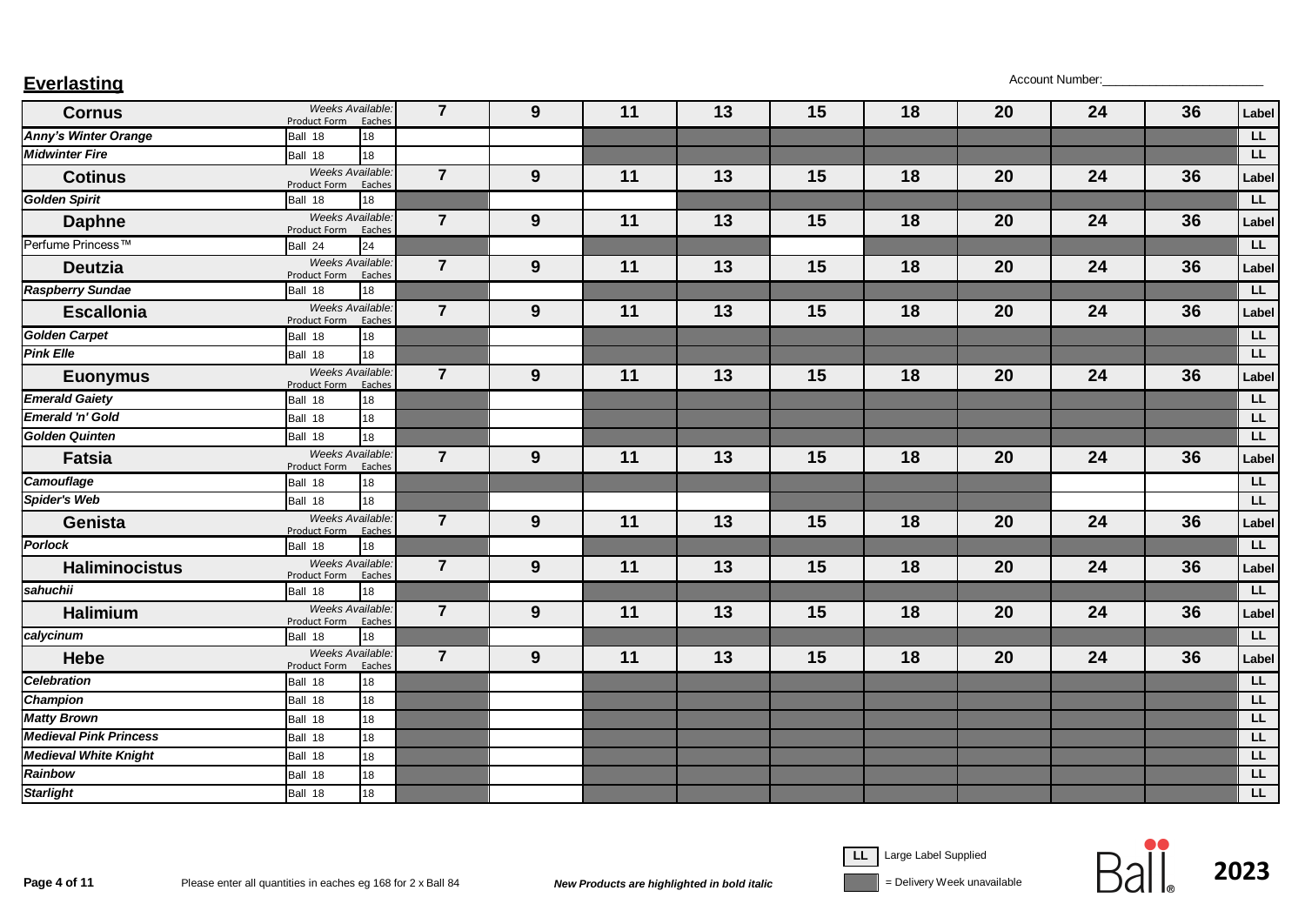| <b>Hibiscus</b>               | Weeks Available.<br>Product Form | Eaches | $\overline{7}$ | 9 | 11 | 13 | 15 | 18 | 20 | 24 | 36 | Label          |
|-------------------------------|----------------------------------|--------|----------------|---|----|----|----|----|----|----|----|----------------|
| <b>Chiffon Blue</b>           | Ball 18                          | 18     |                |   |    |    |    |    |    |    |    | L              |
| <b>Chiffon Lavender</b>       | Ball 18                          | 18     |                |   |    |    |    |    |    |    |    | LL.            |
| <b>Chiffon Magenta</b>        | Ball 18                          | 18     |                |   |    |    |    |    |    |    |    | L              |
| <b>Chiffon Pink</b>           | Ball 18                          | 18     |                |   |    |    |    |    |    |    |    | LL             |
| <b>Chiffon Starburst</b>      | Ball 18                          | 18     |                |   |    |    |    |    |    |    |    | L              |
| <b>Chiffon White</b>          | Ball 18                          | 18     |                |   |    |    |    |    |    |    |    | LL             |
| <b>Flower Tower Purple</b>    | Ball 18                          | 18     |                |   |    |    |    |    |    |    |    | L              |
| <b>Flower Tower Ruby</b>      | Ball 18                          | 18     |                |   |    |    |    |    |    |    |    | LL             |
| <b>Flower Tower White</b>     | Ball 18                          | 18     |                |   |    |    |    |    |    |    |    | LL             |
| Hydrangea                     | Weeks Available.<br>Product Form | Eaches | $\overline{7}$ | 9 | 11 | 13 | 15 | 18 | 20 | 24 | 36 | Label          |
| Candybelle Bubblegum          | Ball 18                          | 18     |                |   |    |    |    |    |    |    |    | LL             |
| <b>Candybelle Marshmallow</b> | Ball 18                          | 18     |                |   |    |    |    |    |    |    |    | EL             |
| Graffiti                      | Ball 18                          | 18     |                |   |    |    |    |    |    |    |    | L              |
| <b>Hercules</b>               | Ball 18                          | 18     |                |   |    |    |    |    |    |    |    | LL             |
| <b>Little Fresco</b>          | Ball 18                          | 18     |                |   |    |    |    |    |    |    |    | LL             |
| <b>Mojito</b>                 | Ball 18                          | 18     |                |   |    |    |    |    |    |    |    | E              |
| petiolaris                    | Ball 18                          | 18     |                |   |    |    |    |    |    |    |    | E              |
| <b>Polestar</b>               | Ball 18                          | 18     |                |   |    |    |    |    |    |    |    | L              |
| <b>Skyfall</b>                | Ball 18                          | 18     |                |   |    |    |    |    |    |    |    | L              |
| <b>Hypericum</b>              | Weeks Available.<br>Product Form | Eaches | $\overline{7}$ | 9 | 11 | 13 | 15 | 18 | 20 | 24 | 36 | Label          |
| <b>Miracle Blizz</b>          | Ball 18                          | 18     |                |   |    |    |    |    |    |    |    | $\overline{L}$ |
| <b>Miracle Blossom</b>        | Ball 18                          | 18     |                |   |    |    |    |    |    |    |    | L              |
| <b>Miracle Grandeur</b>       | Ball 18                          | 18     |                |   |    |    |    |    |    |    |    | E              |
| <b>Miracle Marvel</b>         | Ball 18                          | 18     |                |   |    |    |    |    |    |    |    | L              |
| <b>Miracle Night</b>          | Ball 18                          | 18     |                |   |    |    |    |    |    |    |    | L              |
| <b>Miracle Pistache</b>       | Ball 18                          | 18     |                |   |    |    |    |    |    |    |    | LL             |
| <b>llex</b>                   | Weeks Available.<br>Product Form | Eaches | $\overline{7}$ | 9 | 11 | 13 | 15 | 18 | 20 | 24 | 36 | Label          |
| Argentea Marginata            | Ball 18                          | 18     |                |   |    |    |    |    |    |    |    | L              |
| <b>Golden King</b>            | Ball 18                          | 18     |                |   |    |    |    |    |    |    |    | L              |
| Lavatera                      | Weeks Available.<br>Product Form | Eaches | $\overline{7}$ | 9 | 11 | 13 | 15 | 18 | 20 | 24 | 36 | Label          |
| <b>Barnsley Baby</b>          | Ball 18                          | 18     |                |   |    |    |    |    |    |    |    | L              |
| Leucothoe                     | Weeks Available.<br>Product Form | Eaches | $\overline{7}$ | 9 | 11 | 13 | 15 | 18 | 20 | 24 | 36 | Label          |
| <b>Burning Love</b>           | Ball 18                          | 18     |                |   |    |    |    |    |    |    |    | L              |
| <b>Little Flames</b>          | Ball 18                          | 18     |                |   |    |    |    |    |    |    |    | L              |
| <b>Makijaz</b>                | Ball 18                          | 18     |                |   |    |    |    |    |    |    |    | L              |

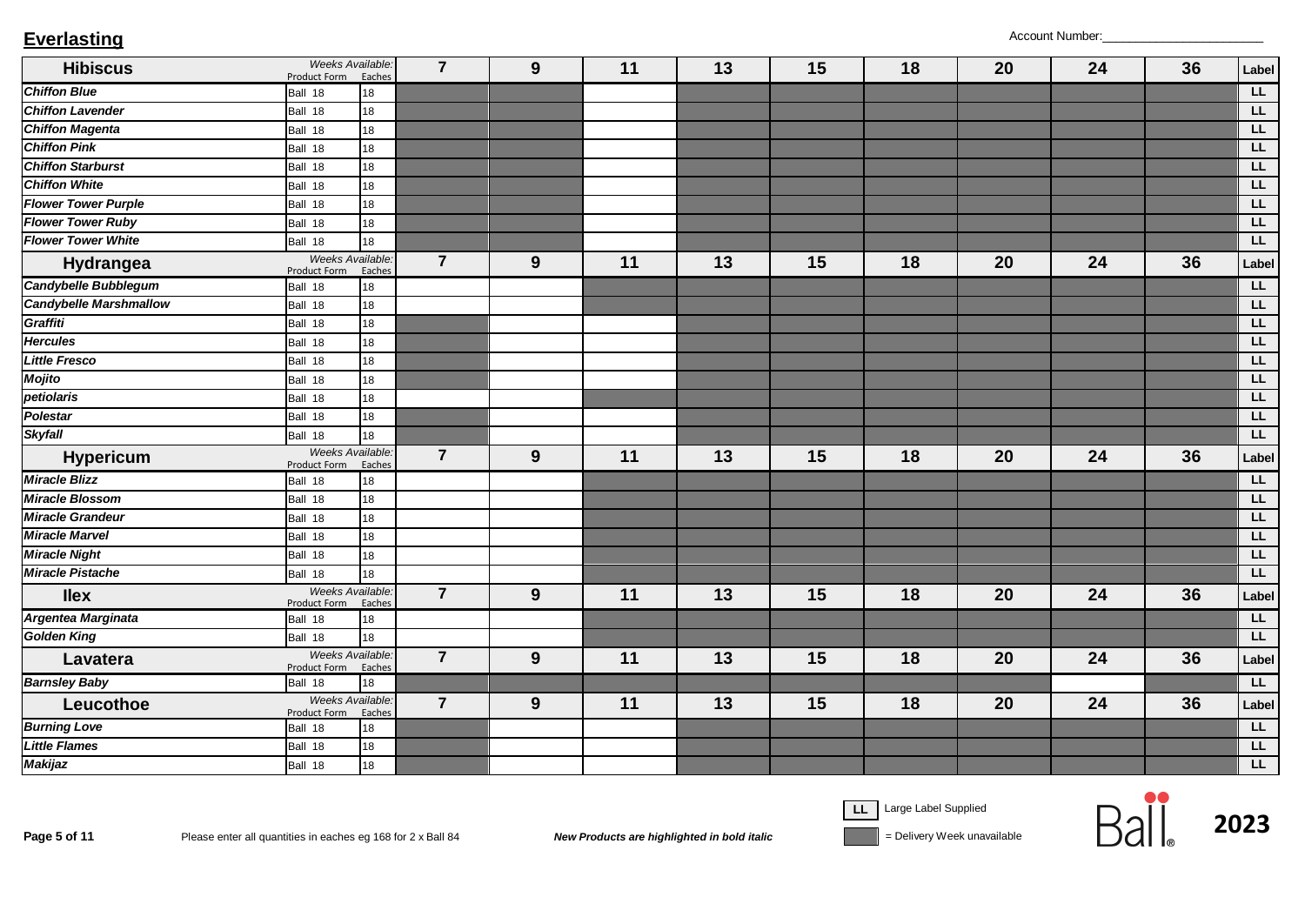| <b>Everlasting</b> | Account Number: |
|--------------------|-----------------|
|--------------------|-----------------|

| Leycesteria                       | Weeks Available.<br>Product Form | Eaches | $\overline{7}$ | 9 | 11 | 13 | 15 | 18 | 20 | 24 | 36 | Label                   |
|-----------------------------------|----------------------------------|--------|----------------|---|----|----|----|----|----|----|----|-------------------------|
| <b>Little Lanterns</b>            | Ball 18                          | 18     |                |   |    |    |    |    |    |    |    | LL.                     |
| Lonicera                          | Weeks Available.<br>Product Form | Eaches | $\overline{7}$ | 9 | 11 | 13 | 15 | 18 | 20 | 24 | 36 | Label                   |
| <b>Copper Beauty</b>              | Ball 18                          | 18     |                |   |    |    |    |    |    |    |    | L                       |
| <b>Garden Clouds Copper Glow</b>  | Ball 18                          | 18     |                |   |    |    |    |    |    |    |    | LL                      |
| <b>Garden Clouds Green Breeze</b> | Ball 18                          | 18     |                |   |    |    |    |    |    |    |    | LL                      |
| <b>Garden Clouds Purple Storm</b> | Ball 18                          | 18     |                |   |    |    |    |    |    |    |    | LL                      |
| <b>Graham Thomas</b>              | Ball 28                          | 28     |                |   |    |    |    |    |    |    |    | LL                      |
| Halliana                          | Ball 28                          | 28     |                |   |    |    |    |    |    |    |    | LL                      |
| Serotina                          | Ball 28                          | 28     |                |   |    |    |    |    |    |    |    | LL                      |
| Lophomyrtus                       | Weeks Available.<br>Product Form | Eaches | $\overline{7}$ | 9 | 11 | 13 | 15 | 18 | 20 | 24 | 36 | Label                   |
| Golden Dragon                     | Ball 18                          | 18     |                |   |    |    |    |    |    |    |    | $\overline{L}$          |
| <b>Magic Dragon</b>               | Ball 18                          | 18     |                |   |    |    |    |    |    |    |    | LL                      |
| <b>Magnolia</b>                   | Weeks Available.<br>Product Form | Eaches | $\overline{7}$ | 9 | 11 | 13 | 15 | 18 | 20 | 24 | 36 | Label                   |
| <b>Fairy Honey Velvet</b>         | Ball 18                          | 18     |                |   |    |    |    |    |    |    |    | L                       |
| <b>Nandina</b>                    | Weeks Available.<br>Product Form | Eaches | $\overline{7}$ | 9 | 11 | 13 | 15 | 18 | 20 | 24 | 36 | Label                   |
| <b>Blush Pink</b>                 | Ball 18                          | 18     |                |   |    |    |    |    |    |    |    | $\overline{L}$          |
| <b>Brightlight</b>                | Ball 18                          | 18     |                |   |    |    |    |    |    |    |    | LL                      |
| <b>Gulf Stream</b>                | Ball 18                          | 18     |                |   |    |    |    |    |    |    |    | LL                      |
| Obsessed                          | Ball 18                          | 18     |                |   |    |    |    |    |    |    |    | $\overline{\mathsf{L}}$ |
| Red Light                         | Ball 18                          | 18     |                |   |    |    |    |    |    |    |    | <b>LL</b>               |
| Twilight                          | Ball 18                          | 18     |                |   |    |    |    |    |    |    |    | LL                      |
| <b>Parahebe</b>                   | Weeks Available.<br>Product Form | Eaches | $\overline{7}$ | 9 | 11 | 13 | 15 | 18 | 20 | 24 | 36 | Label                   |
| <b>Avalanche</b>                  | Ball 40                          | 40     |                |   |    |    |    |    |    |    |    | L                       |
| <b>Parrotia</b>                   | Weeks Available<br>Product Form  | Eaches | $\overline{7}$ | 9 | 11 | 13 | 15 | 18 | 20 | 24 | 36 | Label                   |
| <b>Persian Spire</b>              | Ball 18                          | 18     |                |   |    |    |    |    |    |    |    | L                       |
| <b>Passiflora</b>                 | Weeks Available.<br>Product Form | Eaches | $\overline{7}$ | 9 | 11 | 13 | 15 | 18 | 20 | 24 | 36 | Label                   |
| caerulea                          | Ball 28                          | 28     |                |   |    |    |    |    |    |    |    | LL                      |
| <b>Riverside Damsel's Delight</b> | Ball 18                          | 18     |                |   |    |    |    |    |    |    |    | <b>LL</b>               |
| <b>Riverside Snow Queen</b>       | Ball 18                          | 18     |                |   |    |    |    |    |    |    |    | LL                      |
| Phormium                          | Weeks Available:<br>Product Form | Eaches | $\overline{7}$ | 9 | 11 | 13 | 15 | 18 | 20 | 24 | 36 | Label                   |
| Alison Blackman                   | Ball 18                          | 18     |                |   |    |    |    |    |    |    |    | LL                      |
| <b>Blondie</b>                    | Ball 24                          | 24     |                |   |    |    |    |    |    |    |    | LL                      |
| <b>Bronze Baby</b>                | Ball 18                          | 18     |                |   |    |    |    |    |    |    |    | LL                      |
| <b>Cream Delight</b>              | Ball 18                          | 18     |                |   |    |    |    |    |    |    |    | LL.                     |



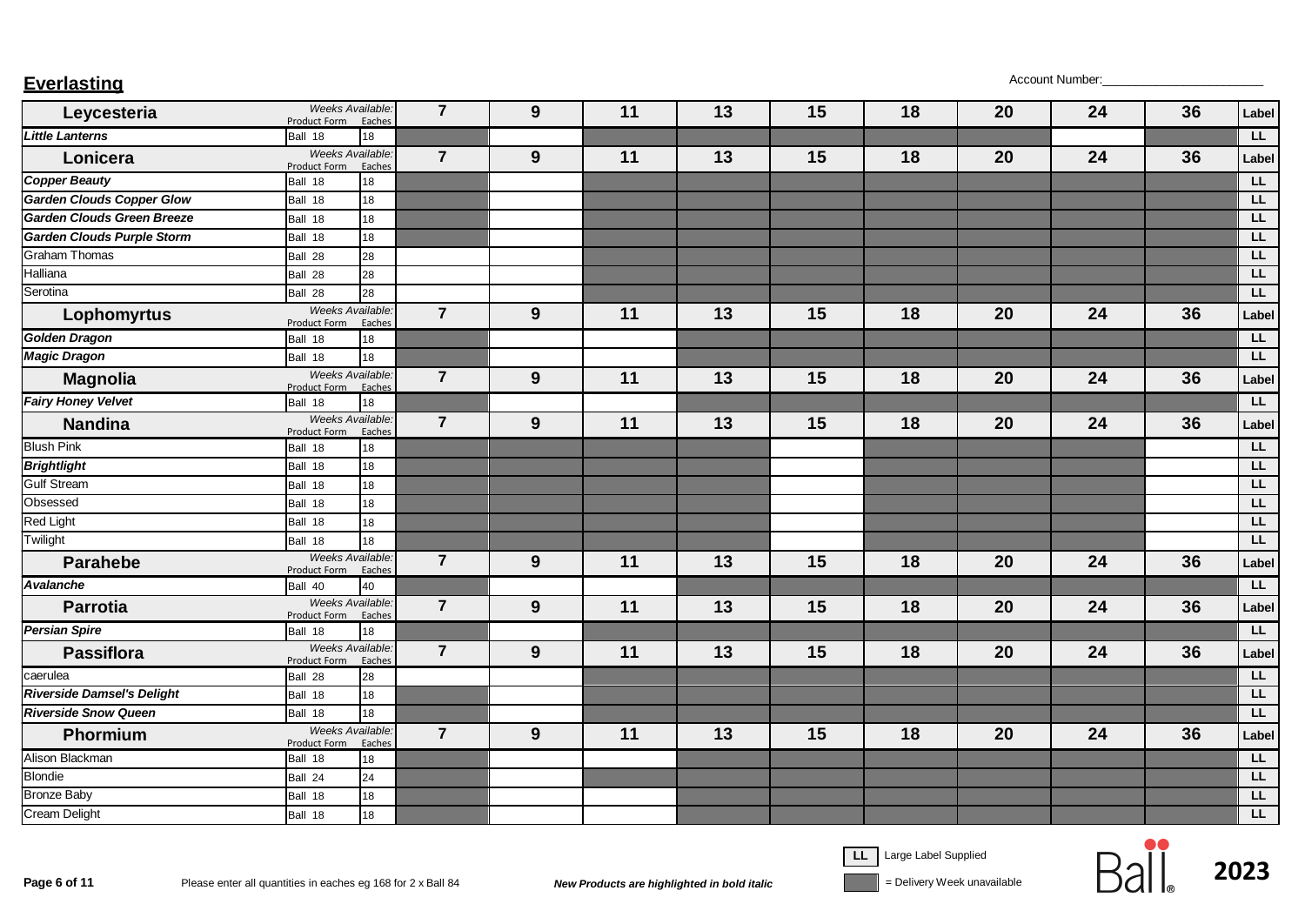| Phormium                | Weeks Available:<br>Product Form        | Eaches | $\overline{7}$ | 9 | $11$ | 13 | 15 | 18 | 20 | 24 | 36 | Label     |
|-------------------------|-----------------------------------------|--------|----------------|---|------|----|----|----|----|----|----|-----------|
| Flamingo                | Ball 18                                 | 18     |                |   |      |    |    |    |    |    |    | E         |
| Jester                  | Ball 18                                 | 18     |                |   |      |    |    |    |    |    |    | E         |
| <b>Pink Stripe</b>      | Ball 18                                 | 18     |                |   |      |    |    |    |    |    |    | LL        |
| <b>Rainbow Queen</b>    | Ball 18                                 | 18     |                |   |      |    |    |    |    |    |    | LL        |
| <b>Yellow Wave</b>      | Ball 18                                 | 18     |                |   |      |    |    |    |    |    |    | L         |
| <b>Photinia</b>         | Weeks Available<br>Product Form         | Eaches | $\overline{7}$ | 9 | 11   | 13 | 15 | 18 | 20 | 24 | 36 | Label     |
| Chico                   | Ball 18                                 | 18     |                |   |      |    |    |    |    |    |    | LL        |
| <b>Little Fenna</b>     | Ball 18                                 | 18     |                |   |      |    |    |    |    |    |    | L         |
| <b>Little Red Robin</b> | Ball 18                                 | 18     |                |   |      |    |    |    |    |    |    | LL        |
| Louise                  | Ball 18                                 | 18     |                |   |      |    |    |    |    |    |    | LL        |
| <b>Red Light</b>        | Ball 18                                 | 18     |                |   |      |    |    |    |    |    |    | LL        |
| <b>Red Robin</b>        | Ball 18                                 | 18     |                |   |      |    |    |    |    |    |    | LL        |
| <b>Physocarpus</b>      | Weeks Available.<br>Product Form        | Eaches | $\overline{7}$ | 9 | 11   | 13 | 15 | 18 | 20 | 24 | 36 | Label     |
| <b>Little Angel</b>     | Ball 18                                 | 18     |                |   |      |    |    |    |    |    |    | LL        |
| <b>Little Joker</b>     | Ball 18                                 | 18     |                |   |      |    |    |    |    |    |    | LL        |
| <b>Magic Ball</b>       | Ball 18                                 | 18     |                |   |      |    |    |    |    |    |    | LL        |
| <b>Pieris</b>           | Weeks Available<br>Product Form         | Eaches | $\overline{7}$ | 9 | 11   | 13 | 15 | 18 | 20 | 24 | 36 | Label     |
| Passion                 | Ball 18                                 | 18     |                |   |      |    |    |    |    |    |    | LL        |
| <b>Pink Passion</b>     | Ball 18                                 | 18     |                |   |      |    |    |    |    |    |    | E         |
| <b>Polar Passion</b>    | Ball 18                                 | 18     |                |   |      |    |    |    |    |    |    | LL        |
| Pittosporum             | Weeks Available.<br>Product Form        | Eaches | $\overline{7}$ | 9 | 11   | 13 | 15 | 18 | 20 | 24 | 36 | Label     |
| <b>Bannow Bay</b>       | Ball 18                                 | 18     |                |   |      |    |    |    |    |    |    | LL        |
| Elizabeth               | Ball 18                                 | 18     |                |   |      |    |    |    |    |    |    | LL        |
| <b>Irene Patterson</b>  | Ball 18                                 | 18     |                |   |      |    |    |    |    |    |    | LL        |
| <b>Silver Queen</b>     | Ball 18                                 | 18     |                |   |      |    |    |    |    |    |    | LL        |
| <b>Tom Thumb</b>        | Ball 18                                 | 18     |                |   |      |    |    |    |    |    |    | <b>LL</b> |
| <b>Prunus</b>           | Weeks Available:<br><b>Product Form</b> | Eaches | $\overline{7}$ | 9 | 11   | 13 | 15 | 18 | 20 | 24 | 36 | Label     |
| <b>Bonaparte</b>        | Ball 18                                 | 18     |                |   |      |    |    |    |    |    |    | LL        |
| Elly                    | Ball 18                                 | 18     |                |   |      |    |    |    |    |    |    | LL        |
| Goris Gold              | Ball 18                                 | 18     |                |   |      |    |    |    |    |    |    | LL        |
| Kojo No Mai             | Ball 18                                 | 18     |                |   |      |    |    |    |    |    |    | LL        |
| <b>Tico</b>             | Ball 18                                 | 18     |                |   |      |    |    |    |    |    |    | LL        |
| Pyracantha              | Weeks Available.<br>Product Form        | Eaches | $\overline{7}$ | 9 | 11   | 13 | 15 | 18 | 20 | 24 | 36 | Label     |
| <b>Red Star</b>         | Ball 18                                 | 18     |                |   |      |    |    |    |    |    |    | LL        |
| <b>Sunny Star</b>       | Ball 18                                 | 18     |                |   |      |    |    |    |    |    |    | <b>LL</b> |

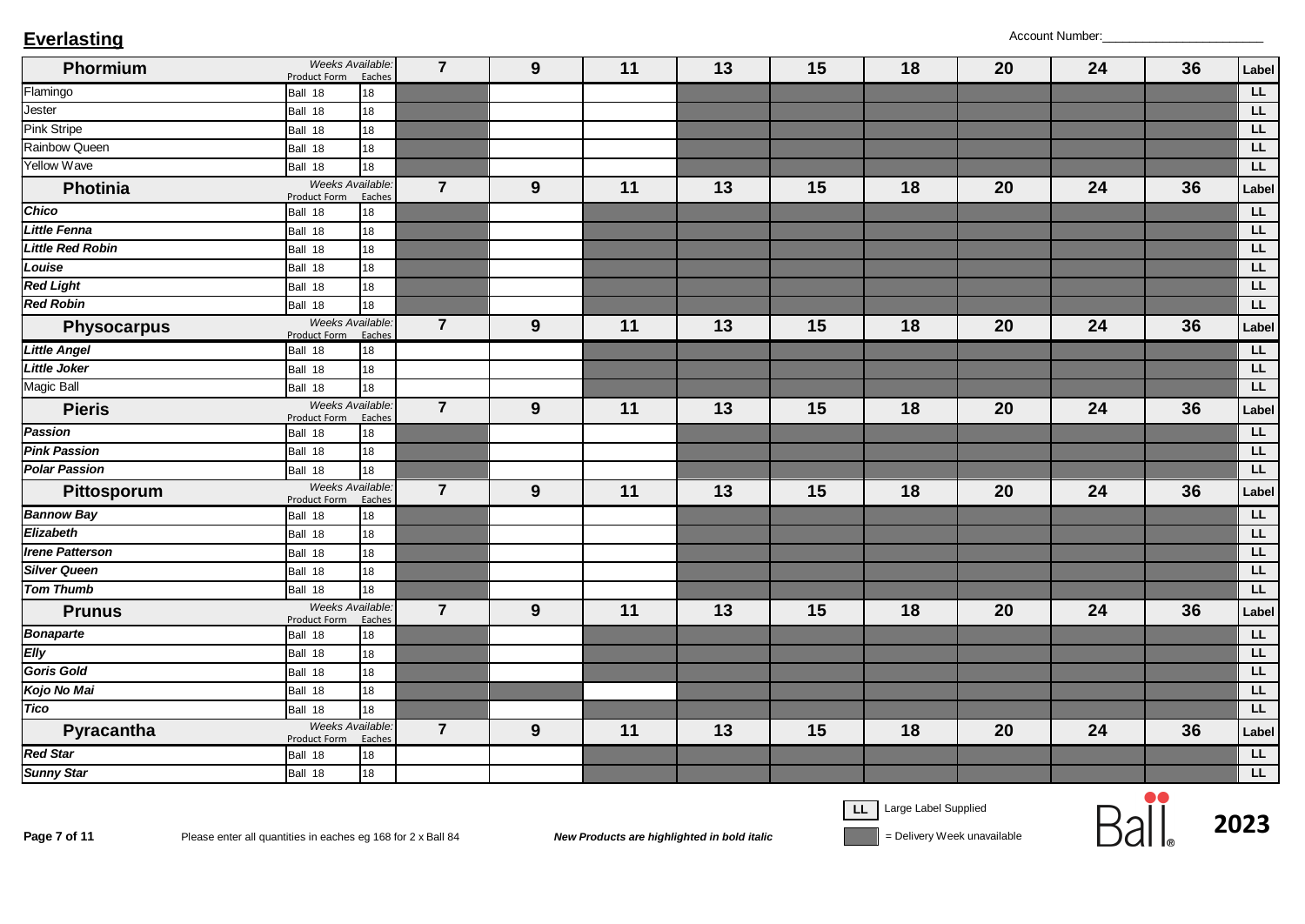| <b>Everlasting</b> | Account Number: |
|--------------------|-----------------|
|--------------------|-----------------|

| Rosa                       | Weeks Available:<br>Product Form        | Eaches | $\overline{7}$ | 9 | 11 | 13 | 15 | 18 | 20 | 24 | 36 | Label          |
|----------------------------|-----------------------------------------|--------|----------------|---|----|----|----|----|----|----|----|----------------|
| <b>Cutie Pie</b>           | Ball 18                                 | 18     |                |   |    |    |    |    |    |    |    | L              |
| <b>Everglow Ruby</b>       | Ball 18                                 | 18     |                |   |    |    |    |    |    |    |    | <b>LL</b>      |
| <b>Twister Select</b>      | Ball 18                                 | 18     |                |   |    |    |    |    |    |    |    | LL             |
| <b>Sambucus</b>            | Weeks Available.<br>Product Form        | Eaches | $\overline{7}$ | 9 | 11 | 13 | 15 | 18 | 20 | 24 | 36 | Label          |
| <b>Black Lace</b>          | Ball 18                                 | 18     |                |   |    |    |    |    |    |    |    | LL.            |
| <b>Black Tower</b>         | Ball 18                                 | 18     |                |   |    |    |    |    |    |    |    | EL             |
| <b>Golden Tower</b>        | Ball 18                                 | 18     |                |   |    |    |    |    |    |    |    | LL             |
| <b>Sutherland Gold</b>     | Ball 18                                 | 18     |                |   |    |    |    |    |    |    |    | E              |
| <b>Sarcococca</b>          | Weeks Available:<br><b>Product Form</b> | Eaches | $\overline{7}$ | 9 | 11 | 13 | 15 | 18 | 20 | 24 | 36 | Label          |
| confusa                    | Ball 18                                 | 18     |                |   |    |    |    |    |    |    |    | $\overline{L}$ |
| <b>Dragon Gate</b>         | Ball 18                                 | 18     |                |   |    |    |    |    |    |    |    | LL             |
| <b>Purple Gem</b>          | Ball 18                                 | 18     |                |   |    |    |    |    |    |    |    | LL             |
| <b>Winter Gem</b>          | Ball 18                                 | 18     |                |   |    |    |    |    |    |    |    | LL             |
| <b>Sorbaria</b>            | Weeks Available.<br>Product Form        | Eaches | $\overline{7}$ | 9 | 11 | 13 | 15 | 18 | 20 | 24 | 36 | Label          |
| Sem                        | Ball 18                                 | 18     |                |   |    |    |    |    |    |    |    | LL.            |
| <b>Spiraea</b>             | Weeks Available.<br>Product Form        | Eaches | $\overline{7}$ | 9 | 11 | 13 | 15 | 18 | 20 | 24 | 36 | Label          |
| <b>Sparkling Champagne</b> | Ball 18                                 | 18     |                |   |    |    |    |    |    |    |    | L              |
| Symphoricarpus             | Weeks Available.<br>Product Form        | Eaches | $\overline{7}$ | 9 | 11 | 13 | 15 | 18 | 20 | 24 | 36 | Label          |
| <b>Magical Candy</b>       | Ball 18                                 | 18     |                |   |    |    |    |    |    |    |    | L              |
| <b>Magical Galaxy</b>      | Ball 18                                 | 18     |                |   |    |    |    |    |    |    |    | LL             |
| <b>Magical Sweet</b>       | Ball 18                                 | 18     |                |   |    |    |    |    |    |    |    | LL             |
| <b>Magical Winterberry</b> | Ball 18                                 | 18     |                |   |    |    |    |    |    |    |    | LL             |
| Trachelospermum            | Weeks Available.<br><b>Product Form</b> | Eaches | $\overline{7}$ | 9 | 11 | 13 | 15 | 18 | 20 | 24 | 36 | Label          |
| <b>Jasminoides</b>         | Ball 18                                 | 18     |                |   |    |    |    |    |    |    |    | $\overline{L}$ |
| <b>Pink Showers</b>        | Ball 18                                 | 18     |                |   |    |    |    |    |    |    |    | LL             |
| <b>Star of Toscane</b>     | Ball 18                                 | 18     |                |   |    |    |    |    |    |    |    | LL             |
| <b>Viburnum</b>            | Weeks Available:<br><b>Product Form</b> | Eaches | $\overline{7}$ | 9 | 11 | 13 | 15 | 18 | 20 | 24 | 36 | Label          |
| Coppertop                  | Ball 18                                 | 18     |                |   |    |    |    |    |    |    |    | L              |
| Kilimandjaro               | Ball 18                                 | 18     |                |   |    |    |    |    |    |    |    | LL.            |
| Kilimandjaro Sunrise       | Ball 18                                 | 18     |                |   |    |    |    |    |    |    |    | <b>LL</b>      |
| tinus Spirit               | Ball 18                                 | 18     |                |   |    |    |    |    |    |    |    | LL.            |
| <b>Vinca</b>               | Weeks Available.<br><b>Product Form</b> | Eaches | $\overline{7}$ | 9 | 11 | 13 | 15 | 18 | 20 | 24 | 36 | Label          |
| <b>Illumination</b>        | Ball 18                                 | 18     |                |   |    |    |    |    |    |    |    | LL             |
| La Grave                   | Ball 18                                 | 18     |                |   |    |    |    |    |    |    |    | LL.            |

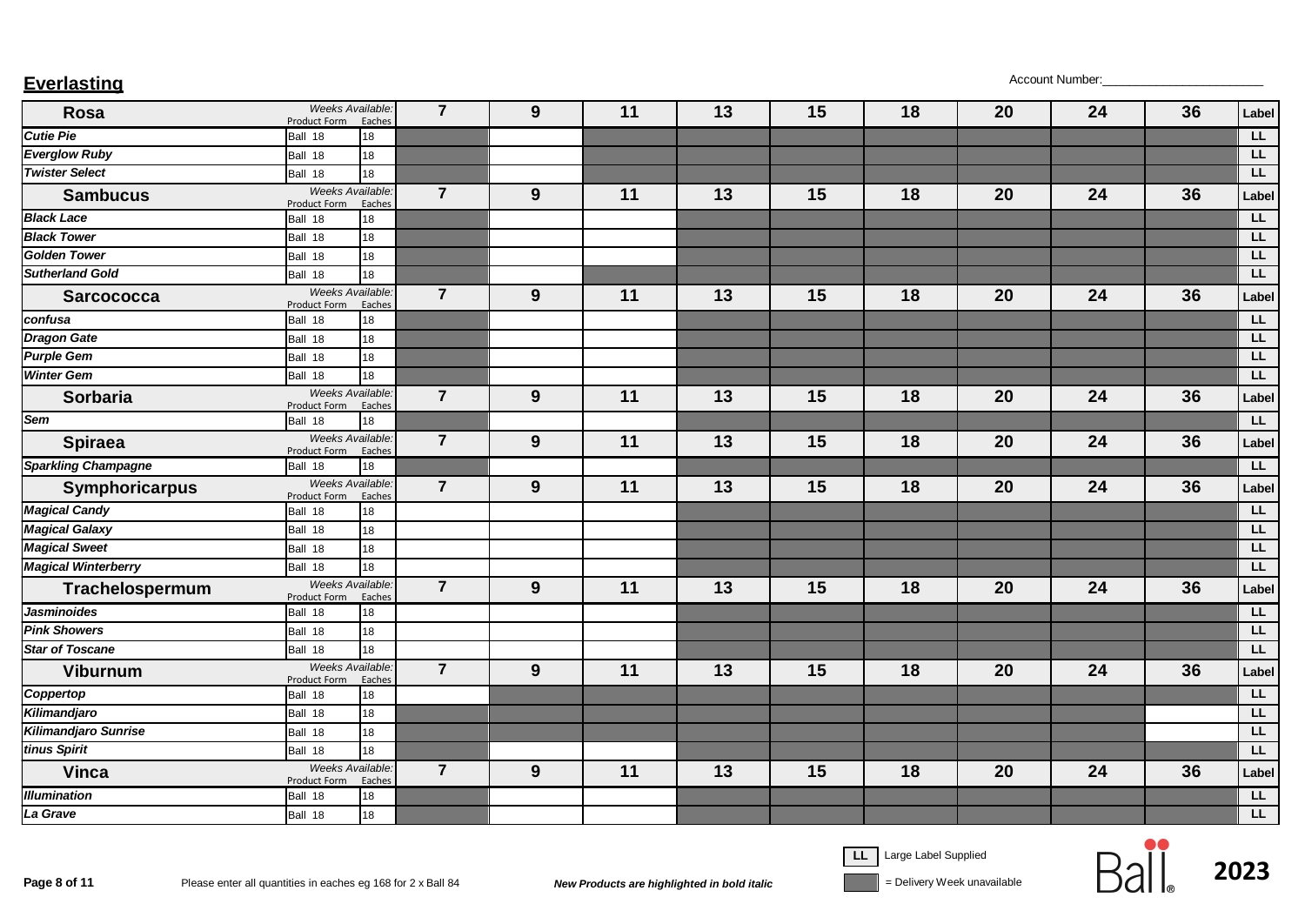| <b>Vinca</b>           | Weeks Available:<br>Eaches<br>Product Form |  | ıυ | 15 | 18 | 20 | 24 | 36 | Label     |
|------------------------|--------------------------------------------|--|----|----|----|----|----|----|-----------|
| <b>Ralph Shugert</b>   | 118<br>18<br>Ball                          |  |    |    |    |    |    |    | LL.       |
| Weigela                | Weeks Available:<br>Eaches<br>Product Form |  | ıυ | 15 | 18 | 20 | 24 | 36 | Label     |
| <b>All Summer Red</b>  | <b>1</b> 18<br>18<br>Ball                  |  |    |    |    |    |    |    | <b>LL</b> |
| Picobella Rosa         | 118<br>18<br>Ball                          |  |    |    |    |    |    |    | LL.       |
| <b>Picobella Rosso</b> | 18<br>Ball 18                              |  |    |    |    |    |    |    | <b>LL</b> |

### **Edibles**

| <b>Blackberry</b>         | Weeks Available:<br>Product Form Eaches |        | $\overline{7}$ | 9 | 11 | 13 | 15 | 18 | 20 | 24 | 36 | Label          |
|---------------------------|-----------------------------------------|--------|----------------|---|----|----|----|----|----|----|----|----------------|
| <b>Columbia Star</b>      | Ball 18                                 | 18     |                |   |    |    |    |    |    |    |    | $\overline{L}$ |
| <b>Loch Ness</b>          | Ball 18                                 | 18     |                |   |    |    |    |    |    |    |    | LL.            |
| <b>Thornfree</b>          | Ball 18                                 | 18     |                |   |    |    |    |    |    |    |    | F              |
| <b>Tiny Black</b>         | Ball 18                                 | 18     |                |   |    |    |    |    |    |    |    | <b>LL</b>      |
| <b>Blackcurrant</b>       | Weeks Available.<br>Product Form        | Eaches | $\overline{7}$ | 9 | 11 | 13 | 15 | 18 | 20 | 24 | 36 | Label          |
| <b>Ben Lomond</b>         | Ball 18                                 | 18     |                |   |    |    |    |    |    |    |    | F              |
| <b>Ben Tron</b>           | Ball 18                                 | 18     |                |   |    |    |    |    |    |    |    | LL.            |
| <b>Blueberry</b>          | Weeks Available:<br>Product Form        | Eaches | $\overline{7}$ | 9 | 11 | 13 | 15 | 18 | 20 | 24 | 36 | Label          |
| <b>Blue Crop</b>          | Ball 18                                 | 18     |                |   |    |    |    |    |    |    |    | LL.            |
| <b>Duke</b>               | Ball 18                                 | 18     |                |   |    |    |    |    |    |    |    | LL.            |
| <b>Top Hat</b>            | Ball 18                                 | 18     |                |   |    |    |    |    |    |    |    | <b>LL</b>      |
| <b>Ficus</b>              | Weeks Available:<br>Product Form Eaches |        | $\overline{7}$ | 9 | 11 | 13 | 15 | 18 | 20 | 24 | 36 | Label          |
| <b>Little Miss Figgy</b>  | Ball 18                                 | 18     |                |   |    |    |    |    |    |    |    | E              |
| Gooseberry                | Weeks Available:<br>Product Form        | Eaches | $\overline{7}$ | 9 | 11 | 13 | 15 | 18 | 20 | 24 | 36 | Label          |
| <b>Hinnonmaki Green</b>   | Ball 18                                 | 18     |                |   |    |    |    |    |    |    |    | <b>LL</b>      |
| Hinnonmaki Red            | Ball 18                                 | 18     |                |   |    |    |    |    |    |    |    | LL.            |
| Hinnonmaki Yellow         | Ball 18                                 | 18     |                |   |    |    |    |    |    |    |    | LL.            |
| <b>Invicta</b>            | Ball 18                                 | 18     |                |   |    |    |    |    |    |    |    | <b>LL</b>      |
| Loganberry                | Weeks Available.<br>Product Form        | Eaches | $\overline{7}$ | 9 | 11 | 13 | 15 | 18 | 20 | 24 | 36 | Label          |
| <b>Thornless</b>          | Ball 18                                 | 18     |                |   |    |    |    |    |    |    |    | <b>LL</b>      |
| <b>Raspberry</b>          | Weeks Available:<br>Product Form        | Eaches | $\overline{7}$ | 9 | 11 | 13 | 15 | 18 | 20 | 24 | 36 | Label          |
| <b>All Gold</b>           | Ball 18                                 | 18     |                |   |    |    |    |    |    |    |    | <b>LL</b>      |
| <b>Autumn Bliss</b>       | Ball 18                                 | 18     |                |   |    |    |    |    |    |    |    | LL.            |
| <b>BonBonBerry® Yummy</b> | Ball 18                                 | 18     |                |   |    |    |    |    |    |    |    | LL.            |

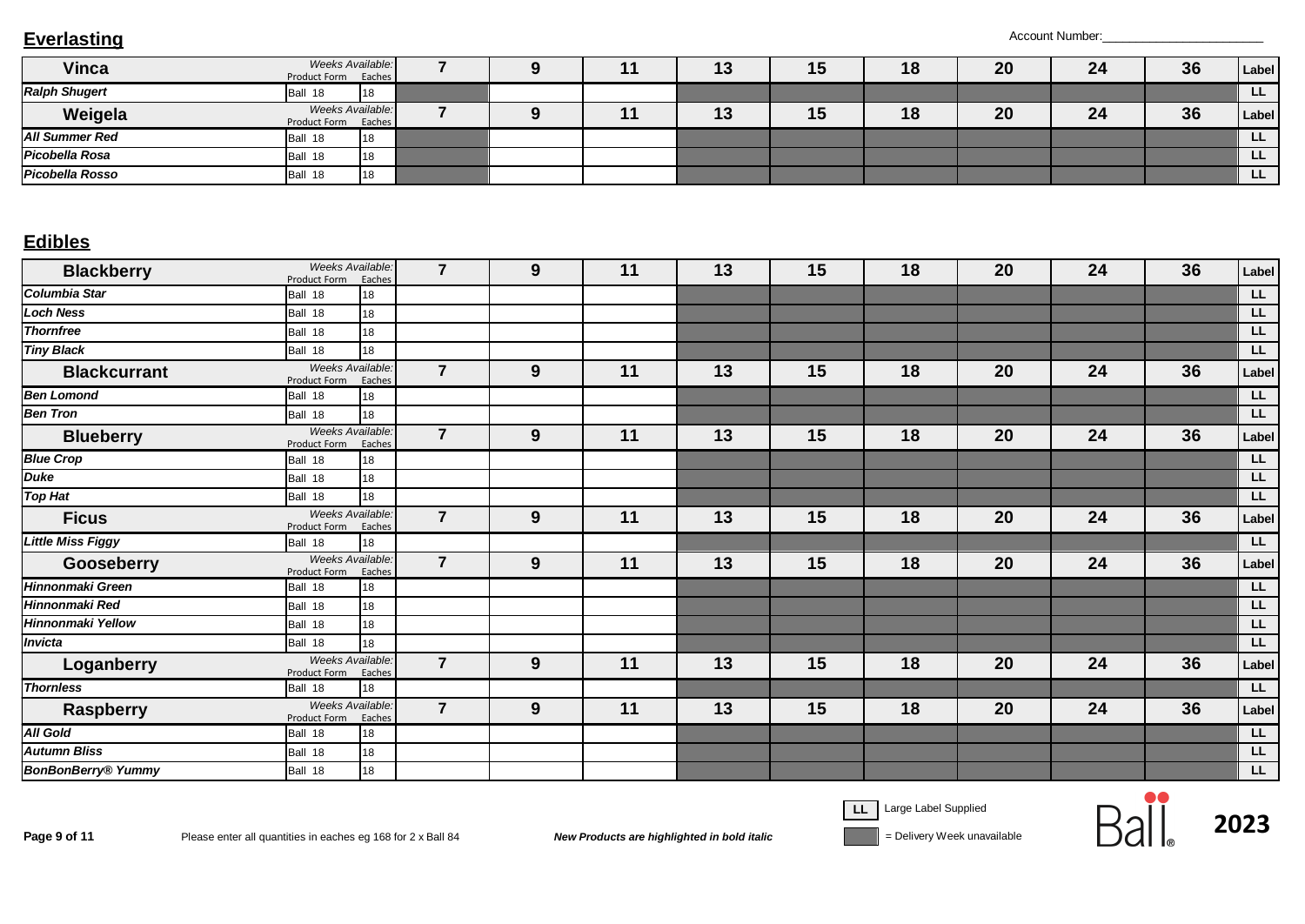**Edibles** Account Number:\_\_\_\_\_\_\_\_\_\_\_\_\_\_\_\_\_\_\_\_\_\_\_\_

| Raspberry               | Weeks Available:<br>Product Form | 7<br>Eaches              | 9   | 11 | 13 | 15 | 18 | 20 | 24 | 36 | Label          |
|-------------------------|----------------------------------|--------------------------|-----|----|----|----|----|----|----|----|----------------|
| <b>Glen Ample</b>       | Ball 18<br>18                    |                          |     |    |    |    |    |    |    |    | LL.            |
| <b>Glen Clova</b>       | 18<br>Ball 18                    |                          |     |    |    |    |    |    |    |    | LL             |
| Polka                   | 18<br>Ball 18                    |                          |     |    |    |    |    |    |    |    | <b>LL</b>      |
| <b>Sweet Sunshine</b>   | 18<br>Ball 18                    |                          |     |    |    |    |    |    |    |    | LL             |
| <b>Tulameen</b>         | Ball 18<br>18                    |                          |     |    |    |    |    |    |    |    | LL.            |
| <b>Redcurrant</b>       | Weeks Available:<br>Product Form | $\overline{7}$<br>Eaches | 9   | 11 | 13 | 15 | 18 | 20 | 24 | 36 | Label          |
| Jonkheer Van Tets       | Ball 18<br>18                    |                          |     |    |    |    |    |    |    |    | LL.            |
| Rovada                  | 18<br>Ball 18                    |                          |     |    |    |    |    |    |    |    | $\overline{L}$ |
| Rhubarb                 | Weeks Available:<br>Product Form | $\overline{7}$<br>Eaches | $9$ | 11 | 13 | 15 | 18 | 20 | 24 | 36 | Label          |
| Livingstone             | Ball 18<br>18                    |                          |     |    |    |    |    |    |    |    | LL.            |
| <b>Raspberry Red</b>    | 18<br>Ball 18                    |                          |     |    |    |    |    |    |    |    | LL             |
| <b>Timperley Early</b>  | 18<br>Ball 18                    |                          |     |    |    |    |    |    |    |    | LL.            |
| Victoria                | 18<br>Ball 18                    |                          |     |    |    |    |    |    |    |    | $\overline{L}$ |
| <b>Strawberry</b>       | Weeks Available:<br>Product Form | $\overline{7}$<br>Eaches | 9   | 11 | 13 | 15 | 18 | 20 | 24 | 36 | Label          |
| <b>Elsanta</b>          | Ball 18<br>18                    |                          |     |    |    |    |    |    |    |    | LL             |
| <b>Honeoye</b>          | 18<br>Ball 18                    |                          |     |    |    |    |    |    |    |    | <b>LL</b>      |
| <b>Tayberry</b>         | Weeks Available:<br>Product Form | $\overline{7}$<br>Eaches | 9   | 11 | 13 | 15 | 18 | 20 | 24 | 36 | Label          |
| <b>Buckingham</b>       | Ball 18<br>18                    |                          |     |    |    |    |    |    |    |    | E              |
| Whitecurrant            | Weeks Available:<br>Product Form | $\overline{7}$<br>Eaches | 9   | 11 | 13 | 15 | 18 | 20 | 24 | 36 | Label          |
| <b>White Versailles</b> | Ball 18<br>18                    |                          |     |    |    |    |    |    |    |    | LL.            |

### **Exotics**

| Canna                                | <b>Weeks Available:</b><br>Product Form Eaches |    |  | 11 | 13 | 15 | 18 | 20 | 24 | 36 | Label     |
|--------------------------------------|------------------------------------------------|----|--|----|----|----|----|----|----|----|-----------|
| Tropicanna®                          | Ball 24                                        | 24 |  |    |    |    |    |    |    |    | <b>LL</b> |
| Tropicanna <sup>®</sup> Black        | Ball 24                                        | 24 |  |    |    |    |    |    |    |    | LL.       |
| Tropicanna <sup>®</sup> Gold         | Ball 24                                        | 24 |  |    |    |    |    |    |    |    | LL.       |
| Colocasia                            | <b>Weeks Available:</b><br>Product Form Eaches |    |  | 11 | 13 | 15 | 18 | 20 | 24 | 36 | Label     |
| Royal Hawaiian Aloha                 | Ball 40                                        | 40 |  |    |    |    |    |    |    |    | LL.       |
| Royal Hawaiian Black Coral           | Ball 40                                        | 40 |  |    |    |    |    |    |    |    | <b>LL</b> |
| Royal Hawaiian Diamond Head          | Ball 40                                        | 40 |  |    |    |    |    |    |    |    | LL.       |
| <b>Royal Hawaiian Tropical Storm</b> | Ball 40                                        | 40 |  |    |    |    |    |    |    |    | LL.       |